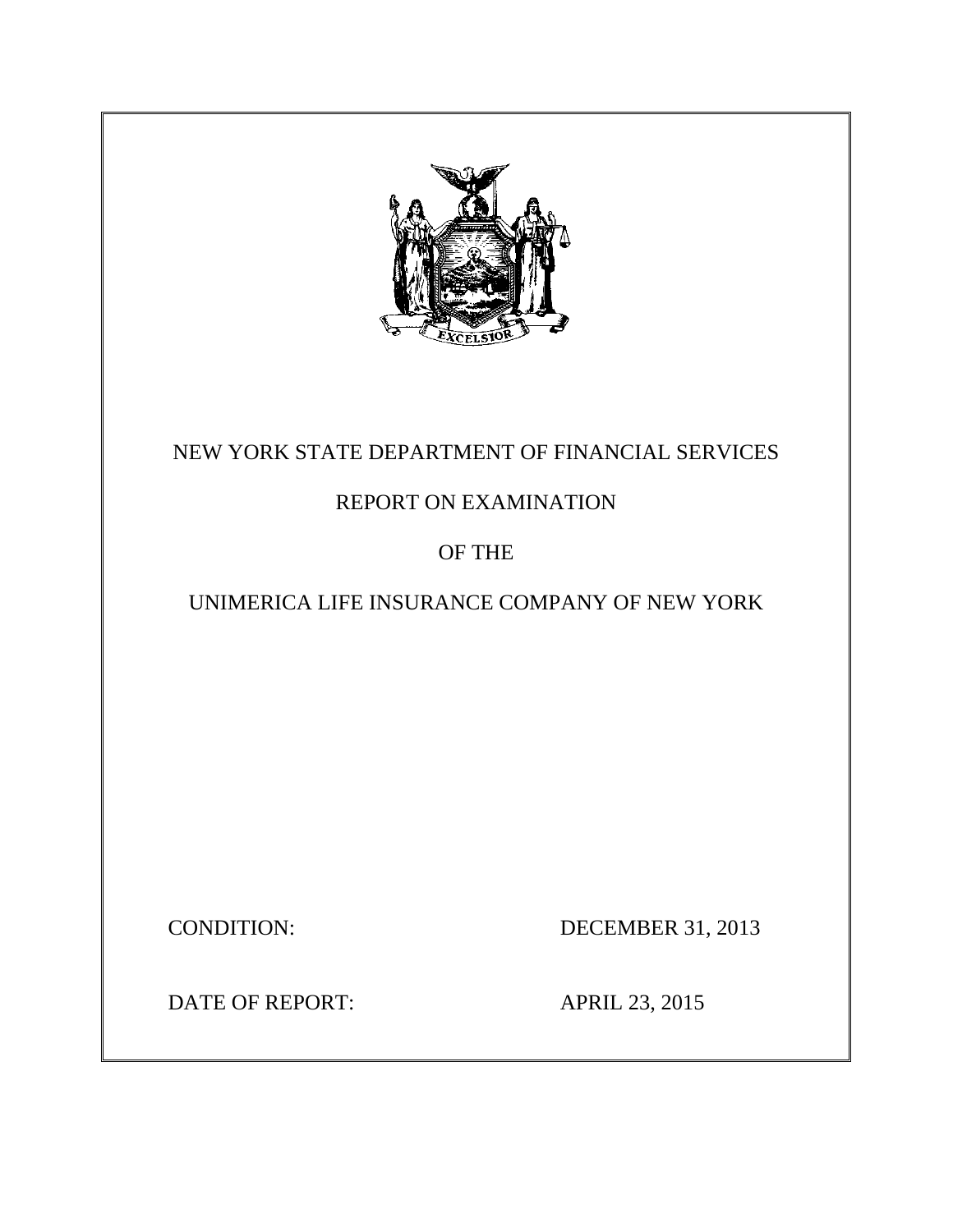## NEW YORK STATE DEPARTMENT OF FINANCIAL SERVICES

## REPORT ON EXAMINATION

# OF THE

## UNIMERICA LIFE INSURANCE COMPANY OF NEW YORK

## AS OF

## DECEMBER 31, 2013

DATE OF REPORT: APRIL 23, 2015

EXAMINER: CHRISTOPHER RUSHFORD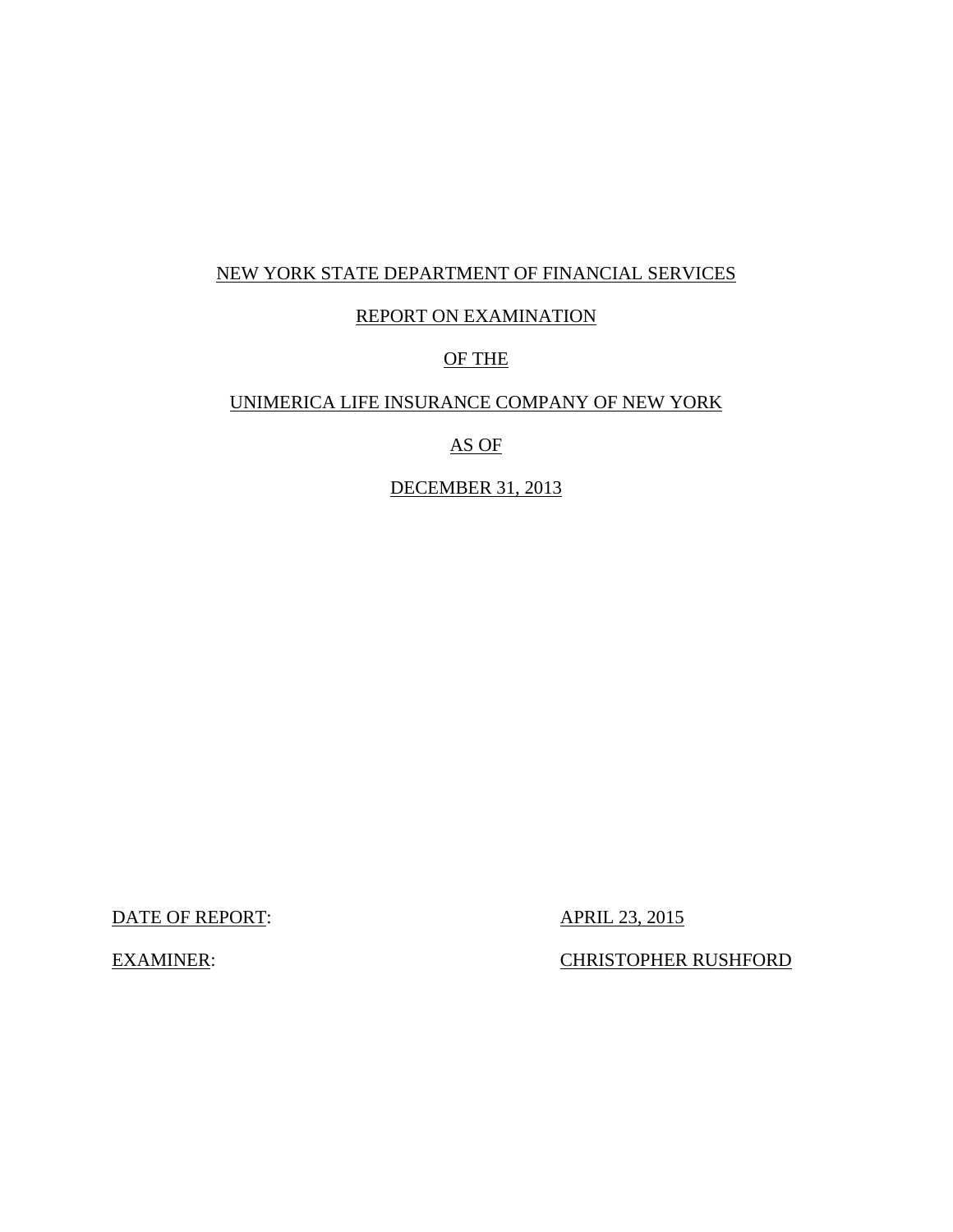# TABLE OF CONTENTS

# ITEM PAGE NO.

| 1. | Scope of examination                 | $\overline{2}$ |
|----|--------------------------------------|----------------|
| 2. | Description of Company               | 4              |
|    | A. History                           | 4              |
|    | B. Holding company                   | 4              |
|    | C. Organizational chart              | 5              |
|    | D. Service agreements                | 5              |
|    | E. Management                        | 6              |
| 3. | Territory and plan of operations     | 8              |
|    | A. Statutory and special deposits    | 8              |
|    | <b>B.</b> Direct operations          | 8              |
|    | C. Reinsurance                       | 8              |
| 4. | Significant operating results        | 10             |
| 5. | <b>Financial statements</b>          | 13             |
|    | A. Independent accountants           | 13             |
|    | <b>B.</b> Net admitted assets        | 13             |
|    | C. Liabilities, capital and surplus  | 14             |
|    | D. Condensed summary of operations   | 15             |
|    | E. Capital and surplus account       | 16             |
| 6. | Prior report summary and conclusions | 17             |
|    |                                      |                |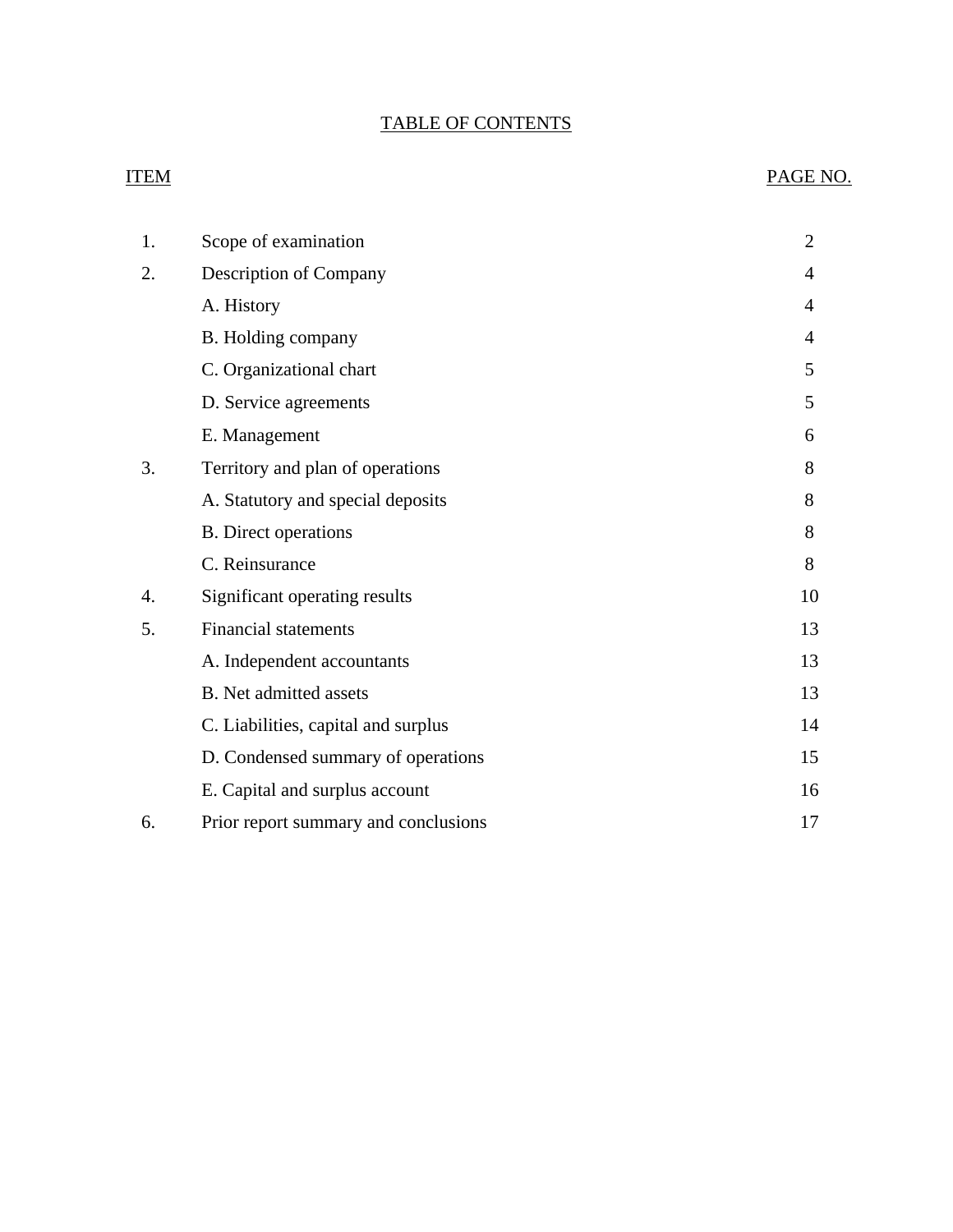

# NEW YORK STATE DEPARTMENT of FINANCIAL SERVICES

Andrew M. Cuomo Benjamin M. Lawsky Governor Superintendent Superintendent Superintendent Superintendent Superintendent

June 3, 2015

Honorable Benjamin M. Lawsky Superintendent of Financial Services New York, New York 10004

Sir:

In accordance with instructions contained in Appointment No. 31108, dated May 28, 2014 and annexed hereto, an examination has been made into the condition and affairs of Unimerica Life Insurance Company of New York hereinafter referred to as "the Company," at the administrative office of an affiliate, UnitedHealthcare Insurance Company, located at 185 Asylum Street, Hartford, Connecticut 06103.

Wherever "Department" appears in this report, it refers to the New York State Department of Financial Services.

The report indicating the results of this examination is respectfully submitted.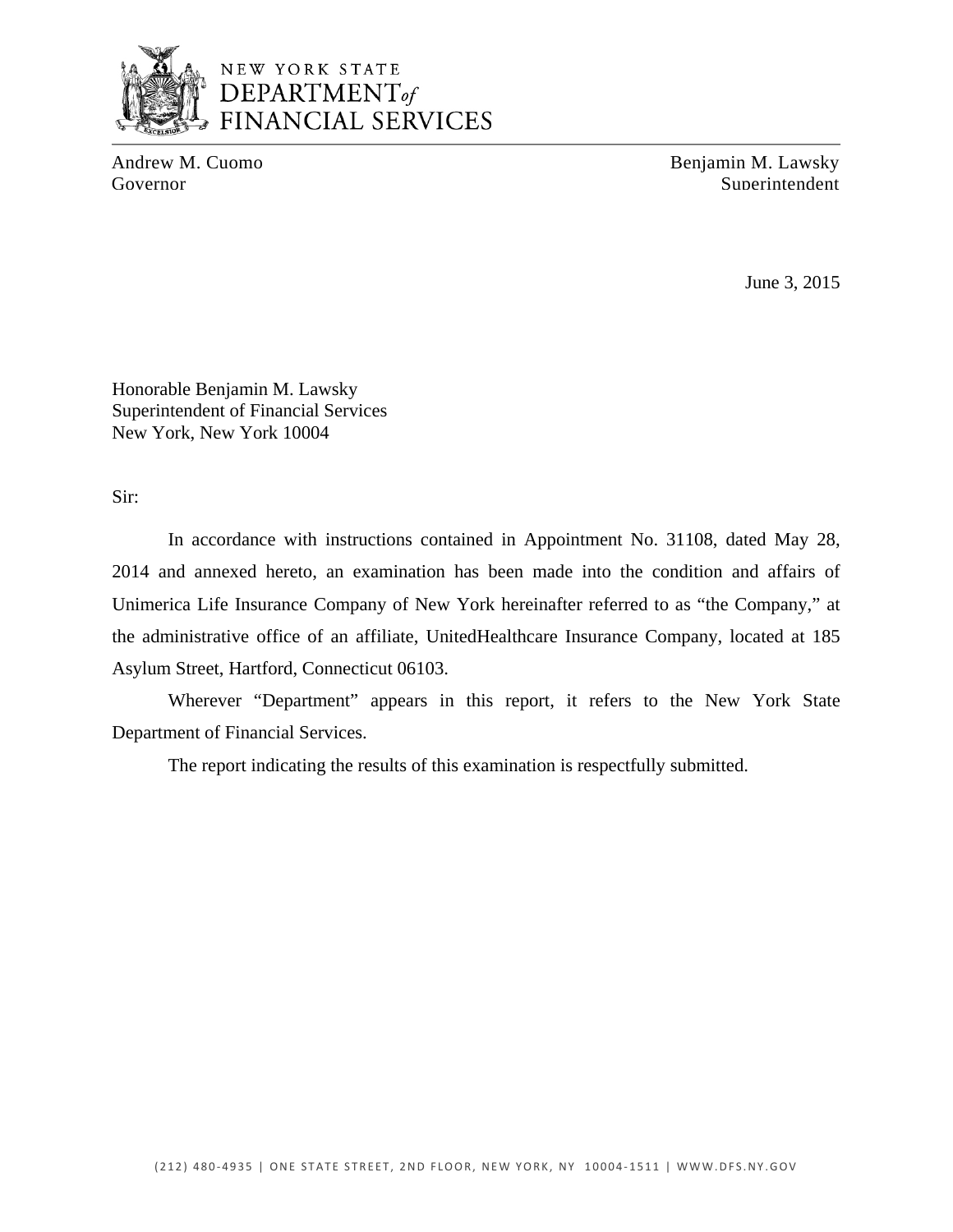#### 1. SCOPE OF EXAMINATION

<span id="page-4-0"></span>The examination of the Company was a full scope examination as defined in the *NAIC Financial Condition Examiners Handbook, 2014 Edition* (the "Handbook"). The examination covers the three-year period from January 1, 2011 through December 31, 2013. The examination was conducted observing the guidelines and procedures in the Handbook and, where deemed appropriate by the examiner, transactions occurring subsequent to December 31, 2013 but prior to the date of this report (i.e., the completion date of the examination) were also reviewed.

The examination was conducted on a risk focused basis in accordance with the provisions of the Handbook published by the National Association of Insurance Commissioners ("NAIC"). The Handbook guidance provides for the establishment of an examination plan based on the examiner's assessment of risk in the insurer's operations and utilizing that evaluation in formulating the nature and extent of the examination. The examiner planned and performed the examination to evaluate the current financial condition as well as identify prospective risks that may threaten the future solvency of the insurer. The examiner identified key processes, assessed the risks within those processes and evaluated the internal control systems and procedures used to mitigate those risks. The examination also included assessing the principles used and significant estimates made by management, evaluating the overall financial statement presentation, and determining management's compliance with New York statutes and Department guidelines, Statutory Accounting Principles as adopted by the Department and annual statement instructions.

Information about the Company's organizational structure, business approach and control environment were utilized to develop the examination approach. The Company's risks and management activities were evaluated incorporating the NAIC's nine branded risk categories. These categories are as follows:

- Pricing/Underwriting
- Reserving
- Operational
- Strategic
- Credit
- Market
- Liquidity
- Legal
- Reputational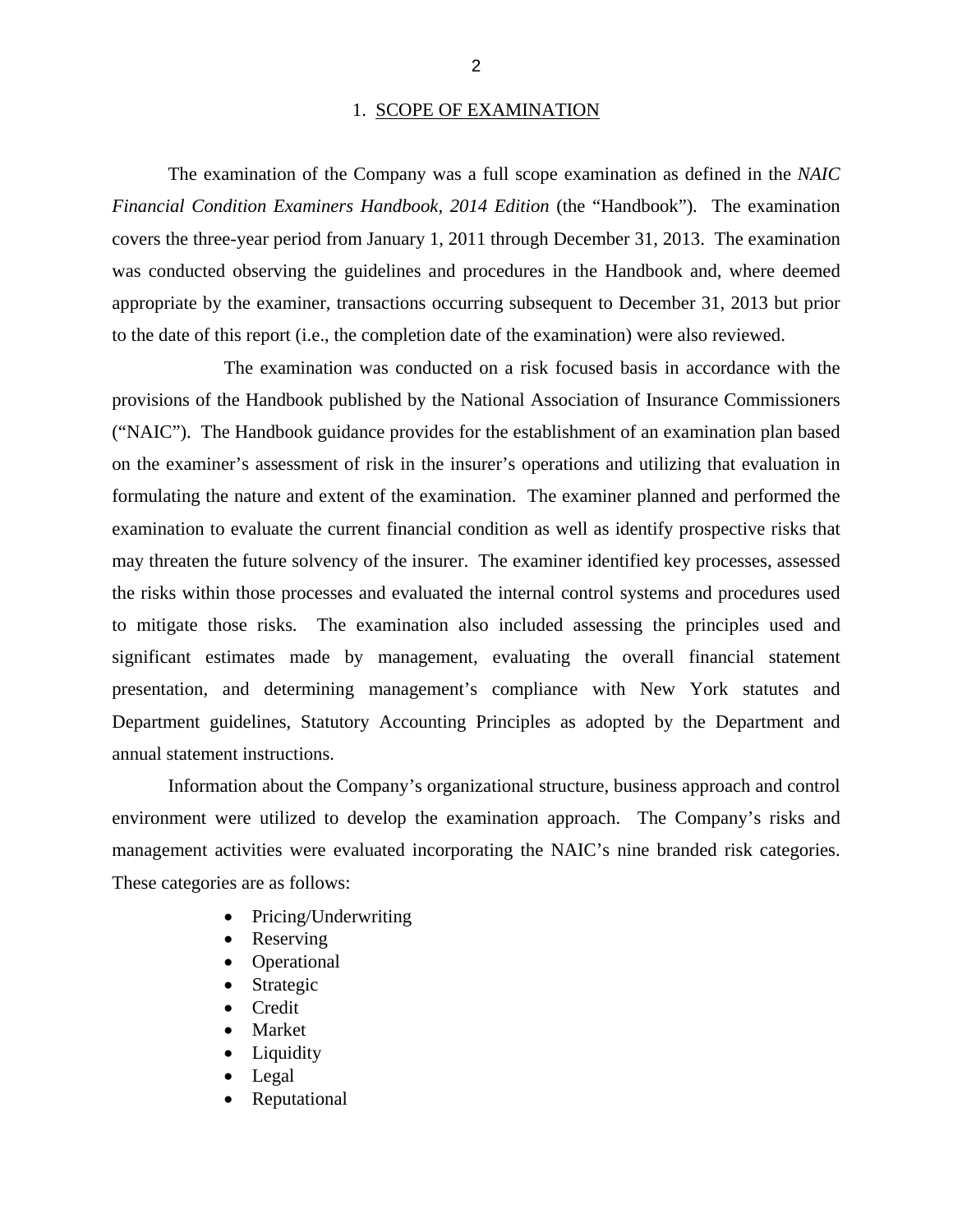The Company was audited annually, for the years 2011 through 2013, by the accounting firm of Deloitte & Touche, LLP. The Company received an unqualified opinion in 2011, 2012, and 2013. Certain audit workpapers of the accounting firm were reviewed and relied upon in conjunction with this examination. The Company's ultimate parent UnitedHealth Group Incorporated ("UnitedHealth Group") is charged with executing internal audits across various parts of the Company and supporting Internal Controls over Financial Reporting testing in some areas, which included assessing the internal control structure and compliance with the Sarbanes-Oxley Act of 2002 ("SOX"). Where applicable, SOX and Internal Audit workpapers and reports were reviewed and portions were relied upon for this examination.

The examiner reviewed the corrective actions taken by the Company with respect to the violation, recommendations and comment contained in the prior report on examination. The results of the examiner's review are contained in item 6 of this report.

This report on examination is confined to financial statements and comments on those matters which involve departure from laws, regulations or rules, or which require explanation or description.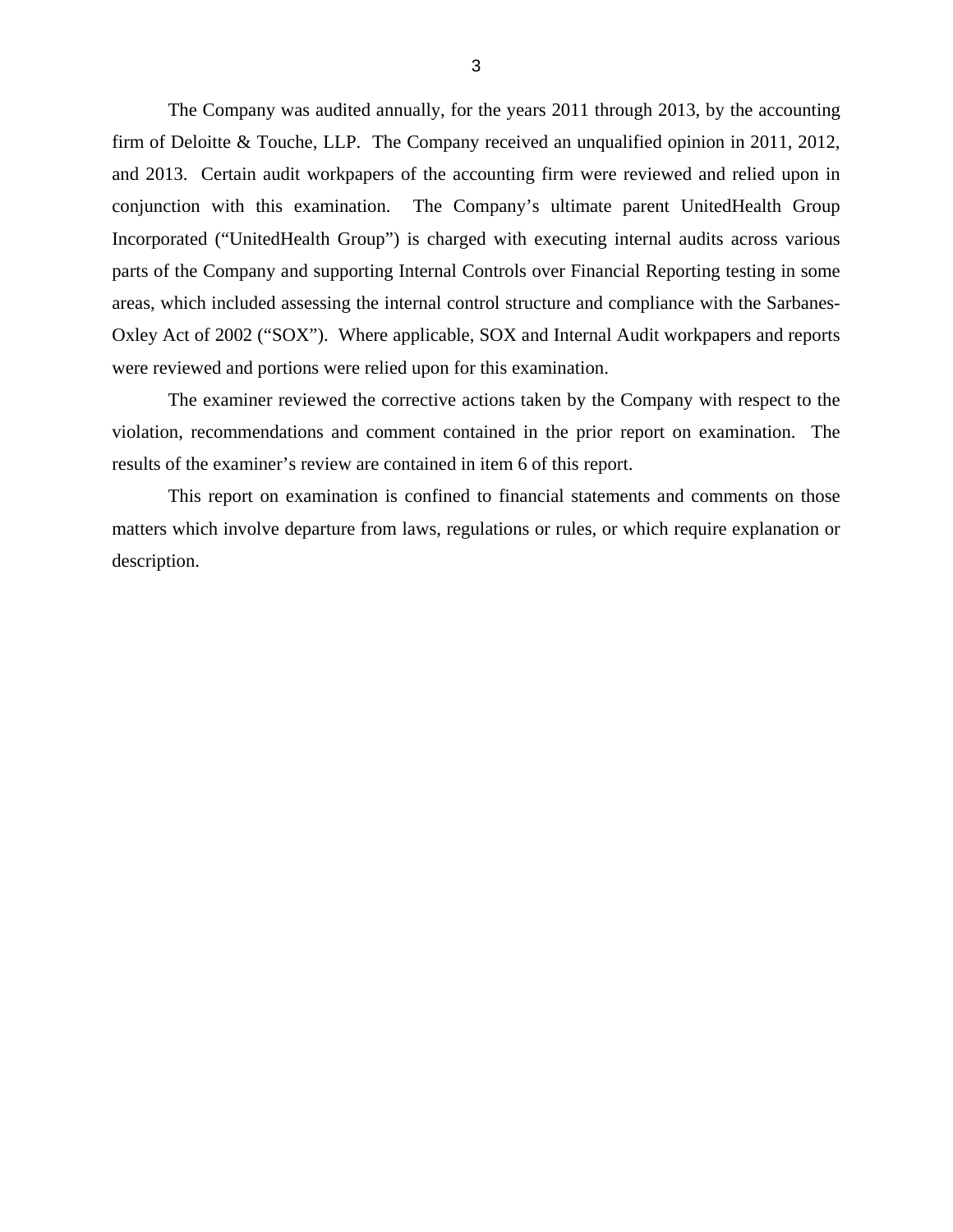#### 2. DESCRIPTION OF COMPANY

#### <span id="page-6-0"></span>A. History

The Company was incorporated as a stock life insurance company under the laws of the State of New York on June 14, 1999 and was licensed and commenced business on April 8, 2003 under the name United HealthCare Life Insurance Company of New York. On August 8, 2003, the Company changed to its present name, Unimerica Life Insurance Company of New York. Initial resources of \$6,500,000, consisting of common capital stock of \$2,000,000 and paid in and contributed surplus of \$4,500,000, were provided through the sale of 2,000 shares of common stock (with a par value of \$1,000 each) for \$3,250 per share. At December 31, 2013, the Company's capital and paid-in and contributed surplus were \$2,000,000 and \$14,500,000, respectively.

#### B. Holding Company

The Company is a wholly-owned subsidiary of UnitedHealthcare Insurance Company ("UHIC"), which is a wholly-owned subsidiary of UHIC Holdings, Inc., which is a whollyowned subsidiary of United HealthCare Services, Inc. ("UHS"). UHS in turn is a whollyowned subsidiary of the ultimate parent, UnitedHealth Group. UnitedHealth Group is a public company which is traded on the New York Stock Exchange.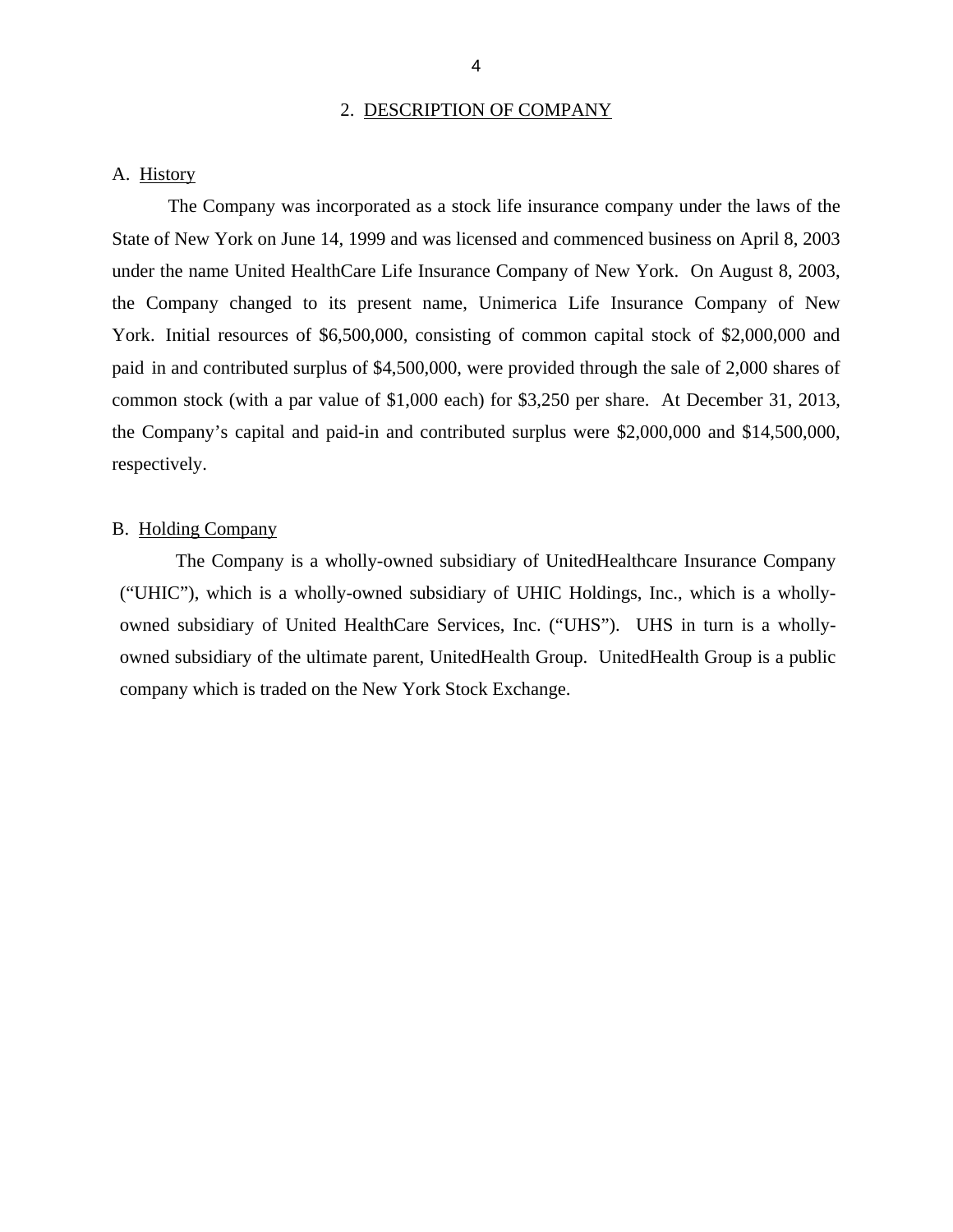#### C. Organizational Chart

An organization chart reflecting the relationship between the Company and significant entities in its holding company system as of December 31, 2013 follows:



## D. Service Agreements

The Company had 1 service agreement in effect with affiliates during the examination period.

| Type of    |            |             |              |                | (Expense) For      |
|------------|------------|-------------|--------------|----------------|--------------------|
| Agreement  |            |             |              |                | Each Year of the   |
| and        |            | Provider(s) | Recipient(s) | Specific       | Examination        |
| Department | Effective  | οf          | of           | Service(s)     |                    |
| File       | Date       | Service(s)  | Service(s)   | Covered        |                    |
| Number     |            |             |              |                |                    |
| Service    | 08/07/2003 | UHS and     | The          | Administrative | 2013 \$(1,220,000) |
| Agreement  |            | <b>UHSC</b> | Company      |                | 2012 \$(1,261,000) |
| Department |            |             |              |                | 2011 \$(1,370,000) |
| File No.   |            |             |              |                |                    |
| 31504      |            |             |              |                |                    |

\* Amount of Expense Incurred by the Company

The Company participates in a federal income tax allocation agreement with its parent and affiliates.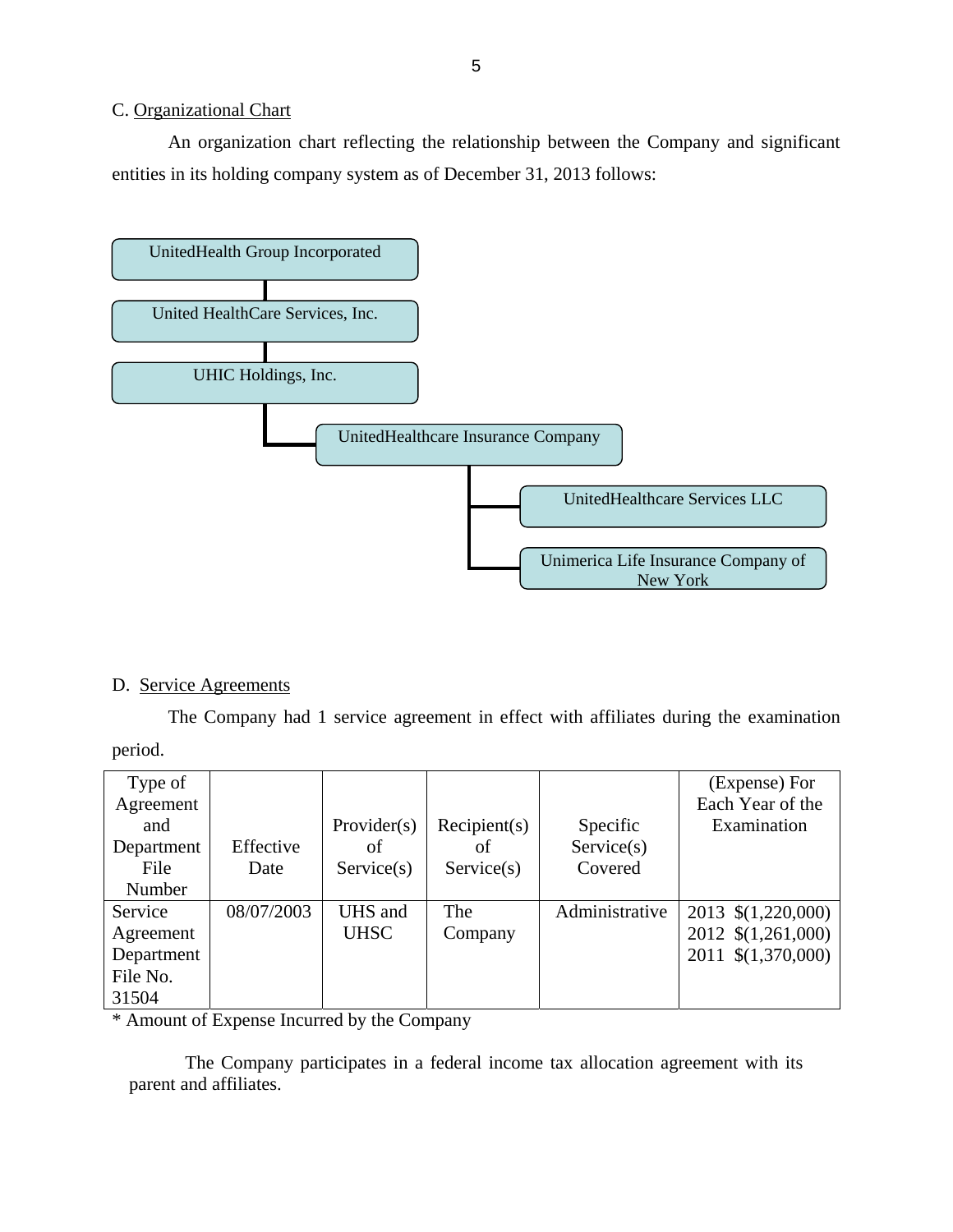<span id="page-8-0"></span>E. Management

The Company's by-laws provide that the board of directors shall be comprised of not less than 9 and not more than 13 directors. Directors are elected for a period of 1 year at the annual meeting of the stockholders held in the  $1<sup>st</sup>$  half of each year. As of December 31, 2013, the board of directors consisted of 9 members. Meetings of the board are held quarterly.

The nine board members and their principal business affiliation, as of December 31, 2013, were as follows:

| Name and Residence                       | <b>Principal Business Affiliation</b>                                                       | <b>Year First</b><br>Elected |
|------------------------------------------|---------------------------------------------------------------------------------------------|------------------------------|
| Andrew W. Attivissimo*<br>Westbury, NY   | Former President and Chief Executive Officer<br><b>Empire Insurance Group</b>               | 2002                         |
| Andrew J. Fabula<br>Baldwin, MD          | <b>Chief Financial Officer</b><br>Unimerica Life Insurance Company of New York              | 2011                         |
| Richard J. Fleder*<br>New York, NY       | President<br>ELMC, LLC                                                                      | 2008                         |
| William J. Golden<br>Northport, NY       | <b>Chief Executive Officer</b><br>New York Health Plan,<br>United HealthCare Services, Inc. | 2013                         |
| Paul B. Hebert<br>Granby, CT             | <b>Vice President</b><br>Unimerica Life Insurance Company of New York                       | 2009                         |
| Richard A. Perrine*<br>Edina, MN         | <b>Senior Vice President</b><br>Hay's Company                                               | 2005                         |
| Gregory G. Poulakos<br>West Hartford, CT | <b>Senior Vice President</b><br>United Healthcare Services, Inc.                            | 2011                         |
| Robert T. Secovnie*<br>Kinderhook, NY    | Director<br><b>Insurance Training Institute</b>                                             | 1999                         |
| Diane D. Souza<br>Fort Lauderdale, FL    | President and Chief Executive Officer<br>Unimerica Life Insurance Company of New York       | 2008                         |

\* Not affiliated with the Company or any other company in the holding company system.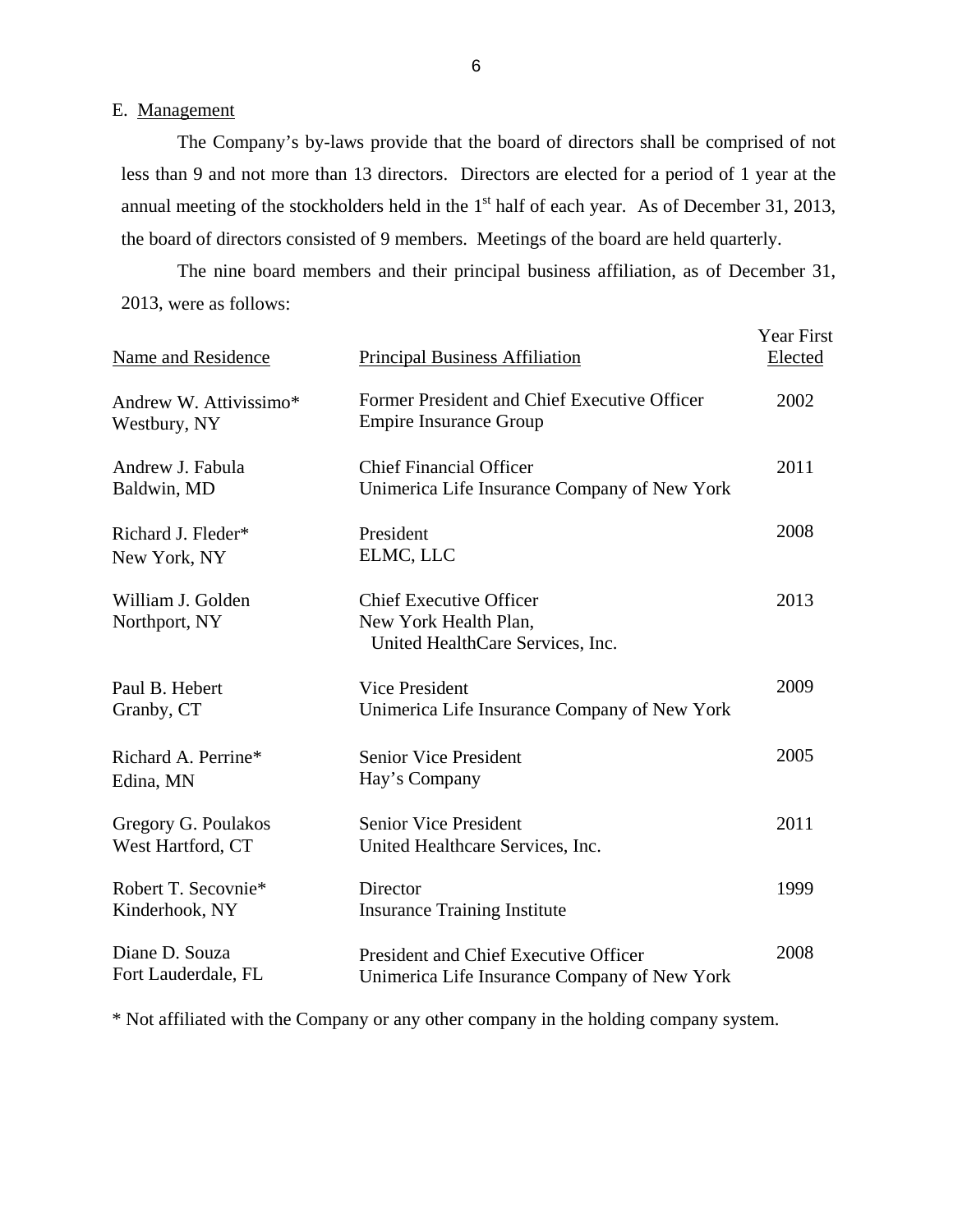The examiner's review of the minutes of the meetings of the board of directors and its committees indicated that meetings were well attended and that each director attended a majority of meetings.

The following is a listing of the principal officers of the Company as of December 31, 2013:

| Name                     | Title                                 |
|--------------------------|---------------------------------------|
| Diane D. Souza           | President and Chief Executive Officer |
| Andrew J. Fabula         | <b>Chief Financial Officer</b>        |
| Paul B. Hebert           | Vice President                        |
| Jennifer L. Lewis-David* | Secretary and General Counsel         |
| Robert C. Oberrender     | <b>Treasurer</b>                      |
| Michael S. Nast          | <b>Chief Actuary</b>                  |

\* Designated consumer services officer per Section 216.4(c) of Department Regulation No. 64.

In June, 2014, William J. Golden replaced Diane D. Souza as President and Chief Executive Officer.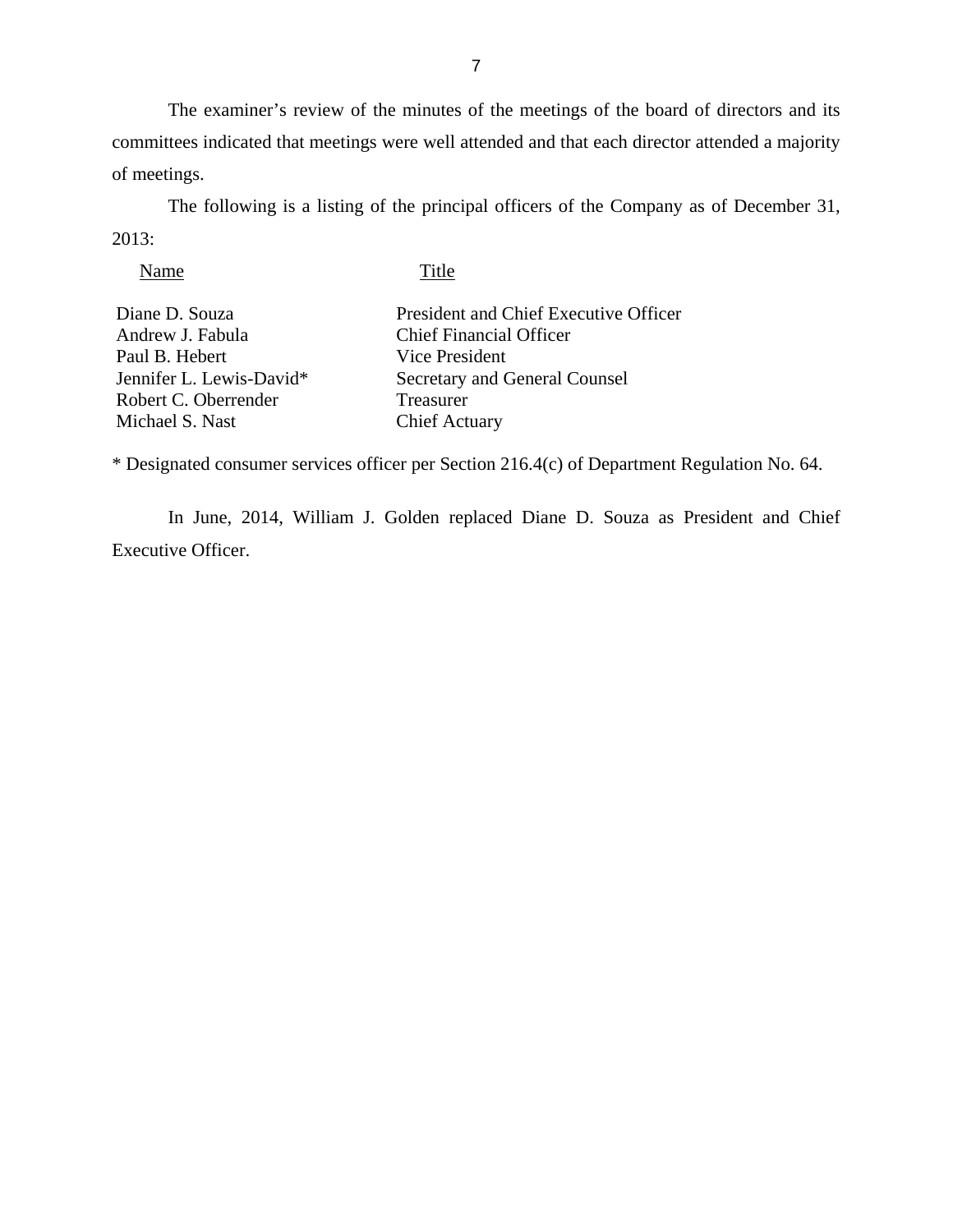<span id="page-10-0"></span>The Company is authorized to write life insurance, annuities and accident and health insurance as defined in paragraphs 1, 2 and 3 of Section 1113(a) of the New York Insurance Law.

The Company is licensed to transact business in New York and the District of Columbia. Policies are written on a non-participating basis.

 insurance and accidental death and dismemberment coverage. The Company offers its product The Company offers group life insurance, group short and long-term disability portfolio to all segments of the New York group life and group disability insurance markets, which consists primarily of employee groups. The Company's target market is employee groups in the 2 to 10,000 employee range. In 2013, all group life premiums and group accident and health premiums were received from New York.

#### A. Statutory and Special Deposits

As of December 31, 2013, the Company had \$4,099,925 (par value) of United States Treasury Bonds on deposit with the State of New York, its domiciliary state, for the benefit of all policyholders, claimants and creditors of the Company. As per confirmations received from the State of New York which were reported in Schedule E of the 2013 filed annual statement, an additional \$465,321 was being held by New York.

#### B. Direct Operations

The Company's agency operations are conducted on a general agency and branch office basis. The Company obtains business through national and regional insurance brokers as well as employee benefits consultants who represent large employers. The Company also markets to one large association, on a direct response basis.

#### C. Reinsurance

As of December 31, 2013, the Company had reinsurance treaties in effect with five companies, of which four were authorized or accredited. The Company's life and accident and health business is reinsured on a coinsurance and/or modified coinsurance basis. Reinsurance is provided on an automatic and/or facultative basis.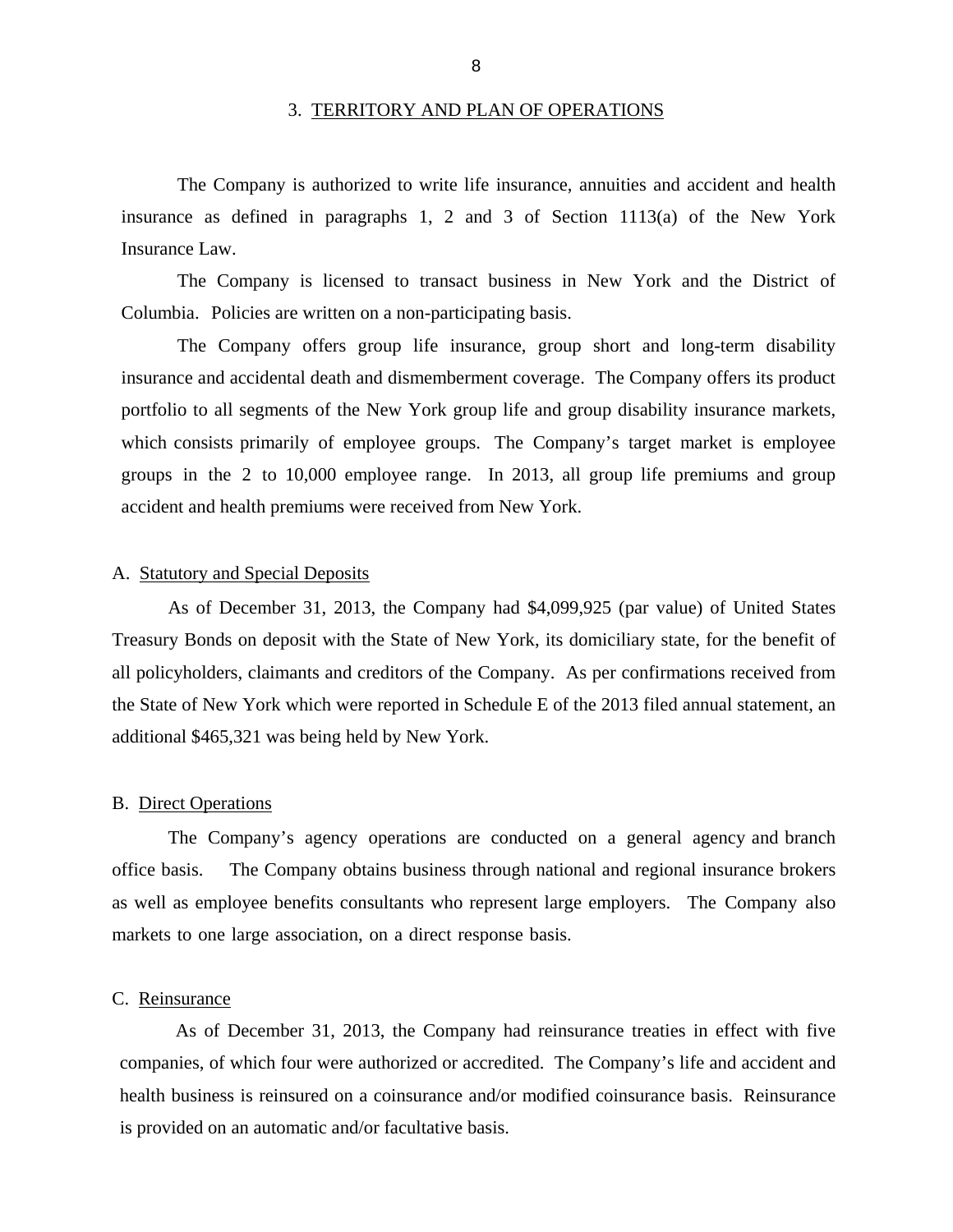The maximum retention limit for individual life contracts is \$750,000. The total face amount of life insurance ceded as of December 31, 2013 was \$2,851,000, which represents 0.17% of the total face amount of life insurance in force. Reserve credit taken for reinsurance ceded to unauthorized companies, totaling \$32, was supported by funds withheld.

The Company did not assume any reinsurance during the examination period.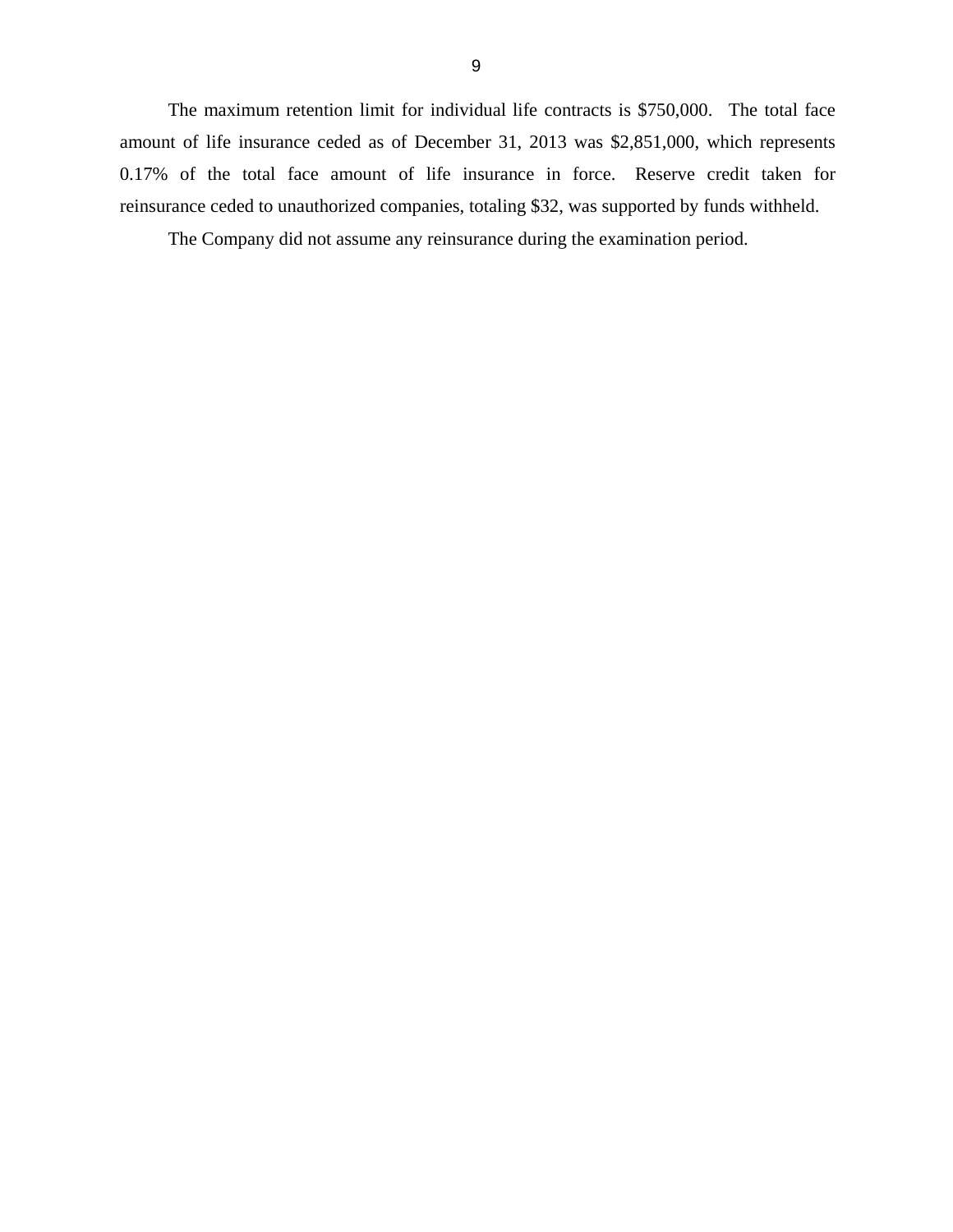Indicated below is significant information concerning the operations of the Company during the period under examination as extracted from its filed annual statements. Failure of items to add to the totals shown in any table in this report is due to rounding.

The following table indicates the Company's financial growth (decline) during the period under review:

|                                                         | December 31,<br>2010    | December 31,<br>2013      | Increase<br>(Decrease)   |
|---------------------------------------------------------|-------------------------|---------------------------|--------------------------|
| <b>Admitted assets</b>                                  | \$31,273,880            | \$35,556,221              | \$4,282,341              |
| Liabilities                                             | \$13,950,091            | \$16,034,074              | \$2,083,984              |
| Common capital stock                                    | \$2,000,000             | \$2,000,000               | \$<br>$\overline{0}$     |
| Gross paid in and contributed surplus                   | 14,628,699              | 14,500,000                | (128, 699)               |
| Unassigned funds (surplus)<br>Total capital and surplus | 695,090<br>\$17,323,789 | 3,022,147<br>\$19,522,147 | 2,327,057<br>\$2,198,358 |
| Total liabilities, capital and surplus                  | \$31,273,880            | \$35,556,221              | \$4,282,341              |

The Company's invested assets as of December 31, 2013, were mainly comprised of bonds (78%) and cash and short-term investments (22%).

The Company's entire bond portfolio as of December 31, 2013 was comprised of investment grade obligations.

The following indicates, for each of the years listed below, the amount of life insurance issued and in force by type (in thousands of dollars):

|      | <b>Group Life</b>       |             |  |
|------|-------------------------|-------------|--|
| Year | Issued $&$<br>Increases | In Force    |  |
| 2011 | \$176,847               | \$3,023,953 |  |
| 2012 | \$982,013               | \$2,327,123 |  |
| 2013 | \$230,202               | \$1,659,499 |  |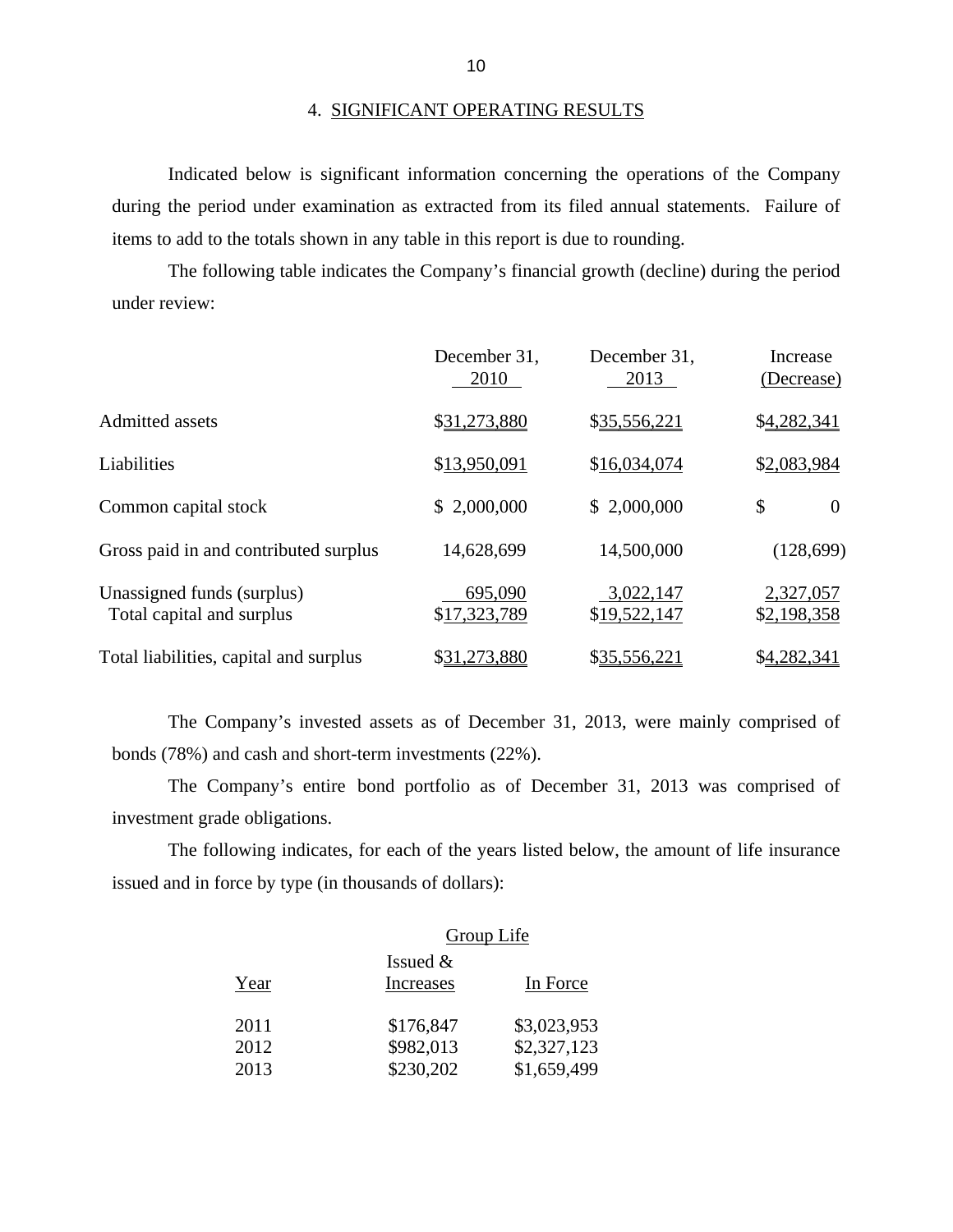The fluctuation in the group life business during the examination period was primarily driven by the acquisition and then loss of a large group that terminated in 2013. In addition decreases were caused by contracts with Premium Stabilization Reserve ("PSR") clauses as a component of the contractual provisions.

The following has been extracted from the Exhibits of Accident and Health Insurance in the filed annual statements for each of the years under review:

|                        | Group  |         |         |
|------------------------|--------|---------|---------|
|                        | 2011   | 2012    | 2013    |
| Outstanding,           |        |         |         |
| end of previous year   | 12,293 | 14,776  | 14,669  |
| Issued during the year | 2,986  | 3,820   | 3,470   |
| Other net changes      |        |         |         |
| during the year        | (503)  | (3,927) | (3,414) |
|                        |        |         |         |
| Outstanding,           |        |         |         |
| end of current year    |        |         |         |

The following is the net gain (loss) from operations by line of business after federal income taxes but before realized capital gains (losses) reported for each of the years under examination in the Company's filed annual statements:

|                           | 2011      | 2012      | 2013        |
|---------------------------|-----------|-----------|-------------|
| Group Life                | \$469,698 | \$91,955  | \$(245,183) |
| Group Accident and Health | \$525,182 | \$349,384 | \$860,056   |
| Total                     | \$994,880 | \$441,339 | \$614,873   |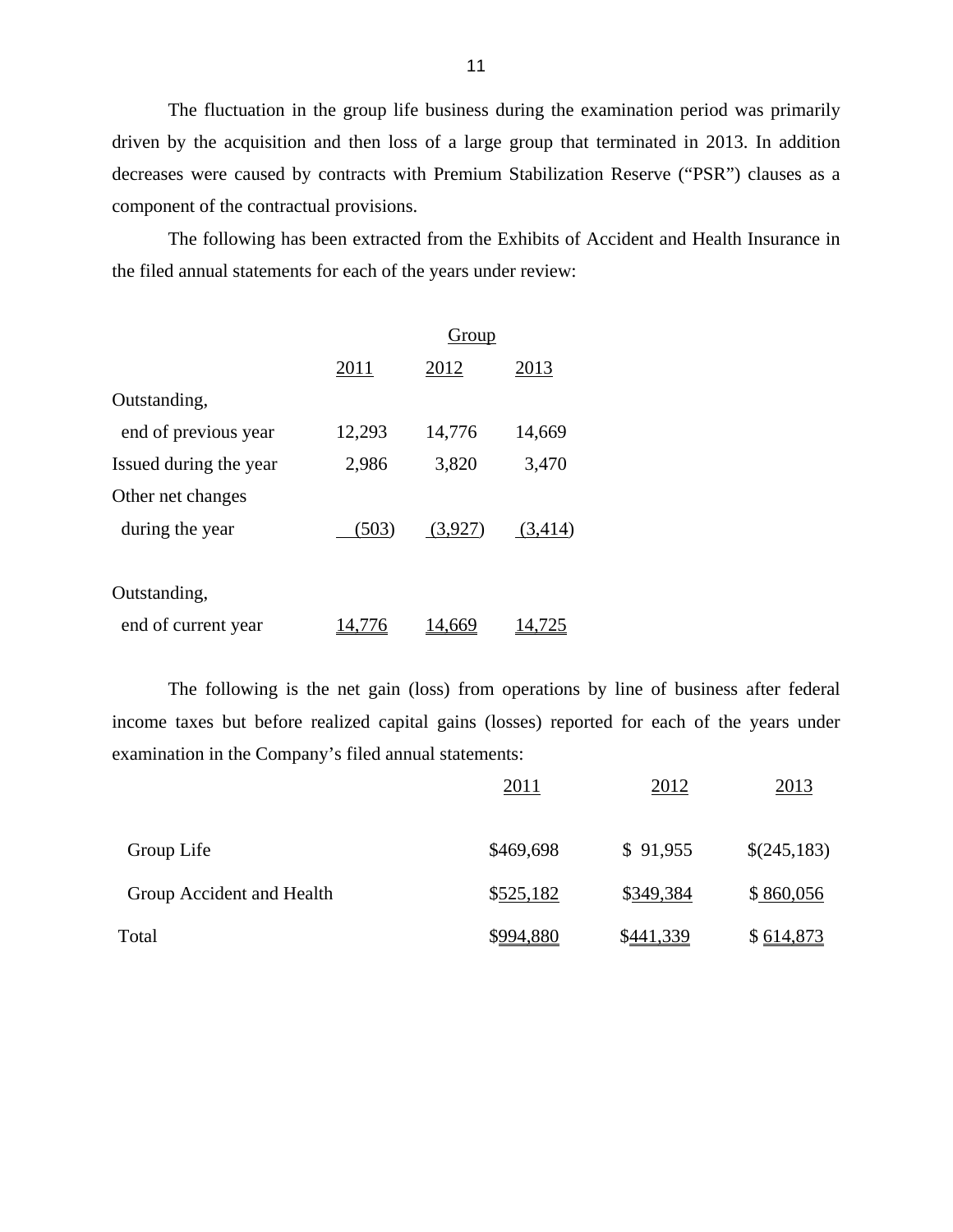The following ratios, applicable to the accident and health business of the Company, have been extracted from Schedule H for each of the indicated years:

|                        | 2011      | 2012      | 2013   |
|------------------------|-----------|-----------|--------|
| Premiums earned        | 100.0%    | 100.0%    | 100.0% |
| <b>Incurred</b> losses | 63.7%     | 75.0%     | 21.1%  |
| Commissions            | 19.2      | 10.2      | 23.6   |
| <b>Expenses</b>        | 19.6      | 16.4      | 33.7   |
|                        | 102.5%    | 101.6%    | 78.3%  |
| Underwriting results   | $(2.5)\%$ | $(1.7)\%$ | 21.7%  |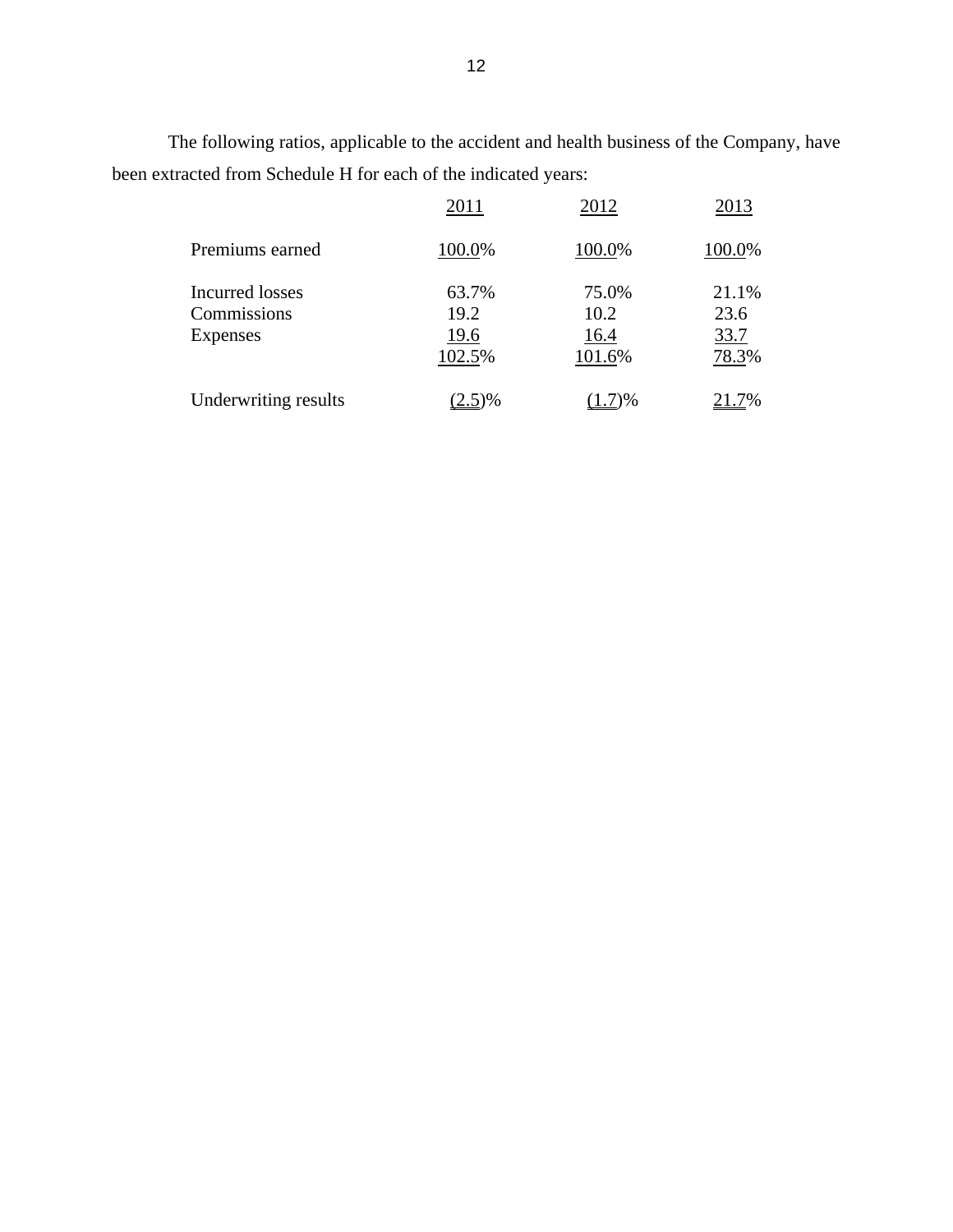#### 5. FINANCIAL STATEMENTS

The following statements show the assets, liabilities, capital and surplus as of December 31, 2013, as contained in the Company's 2013 filed annual statement, a condensed summary of operations and a reconciliation of the capital and surplus account for each of the years under review. The examiner's review of a sample of transactions did not reveal any differences which materially affected the Company's financial condition as presented in its financial statements contained in the December 31, 2013 filed annual statement.

#### A. Independent Accountants

The firm of Deloitte and Touche, LLP ("Deloitte and Touche") was retained by the Company to audit the Company's combined statutory basis statements of financial position as of December  $31<sup>st</sup>$  of each year in the examination period, and the related statutory-basis statements of operations, capital and surplus, and cash flows for the year then ended.

all material respects, the financial position of the Company at the respective audit dates. Deloitte and Touche concluded that the statutory financial statements presented fairly, in Balances reported in these audited financial statements were reconciled to the corresponding years' annual statements with no discrepancies noted.

#### B. Net Admitted Assets

| <b>Bonds</b>                                                          | \$27,083,901 |
|-----------------------------------------------------------------------|--------------|
| Cash, cash equivalents and short term investments                     | 7,470,081    |
| Investment income due and accrued                                     | 163,204      |
| Premiums and considerations:                                          |              |
| Uncollected premiums and agents' balances in the course of collection | 528,834      |
| Reinsurance:                                                          |              |
| Amounts recoverable from reinsurers                                   | 23,510       |
| Other amounts receivable under reinsurance contracts                  | 9,628        |
| Net deferred tax asset                                                | 162,523      |
| Receivables from parent, subsidiaries and affiliates                  | 44,698       |
| Premium tax recoverable                                               | 52,252       |
| New York state assessment recoverable                                 | 17,590       |
| Total admitted assets                                                 | \$35,556,221 |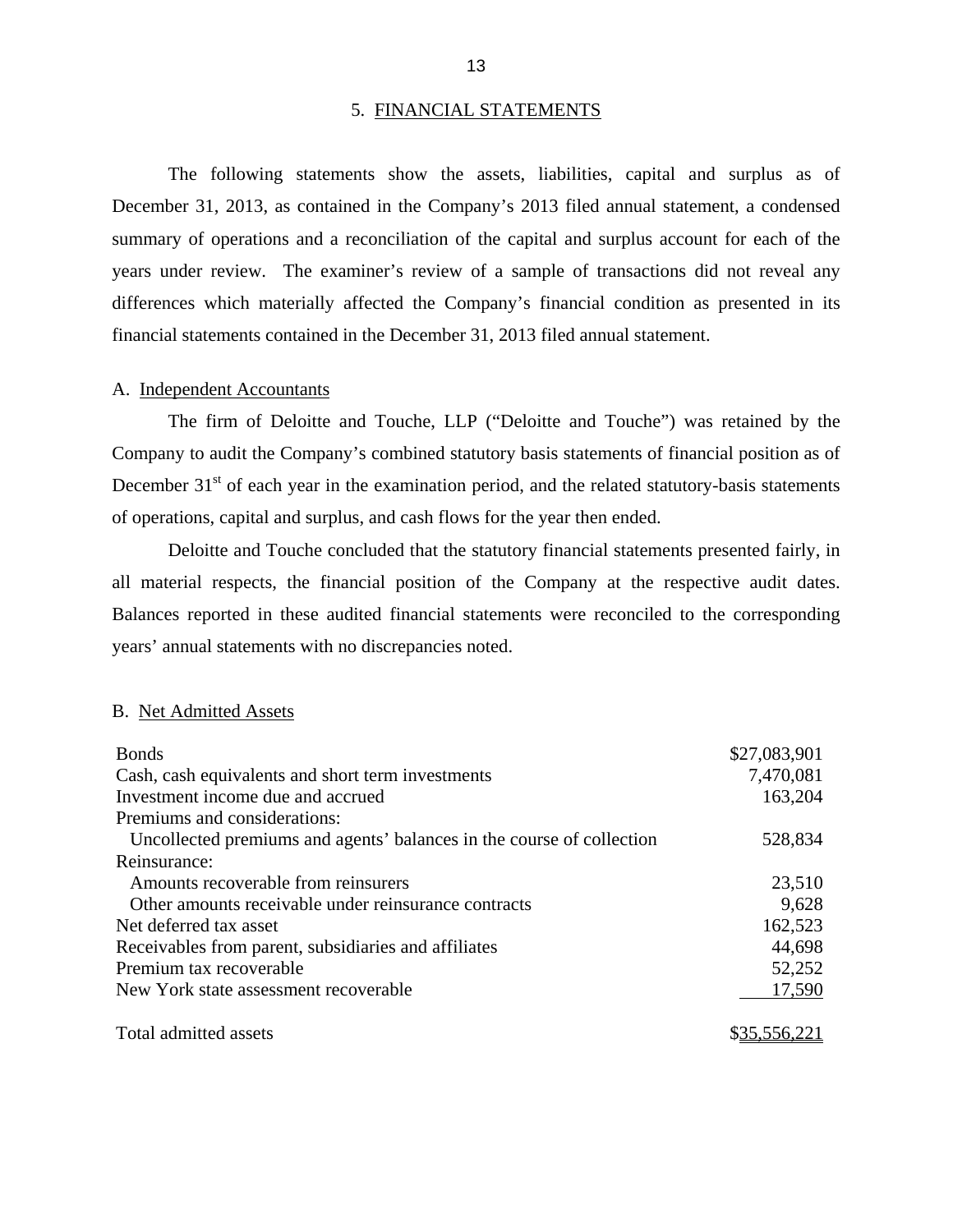# C. Liabilities, Capital and Surplus

| Aggregate reserve for life policies and contracts                       | \$<br>935,788 |
|-------------------------------------------------------------------------|---------------|
| Aggregate reserve for accident and health contracts                     | 9,350,352     |
| Liability for deposit-type contracts                                    | 159,713       |
| Contract claims:                                                        |               |
| Life                                                                    | 367,515       |
| Accident and health                                                     | 173,303       |
| Premiums and annuity considerations for life and accident and health    |               |
| contracts received in advance                                           | 7,338         |
| Contract liabilities not included elsewhere:                            |               |
| Provision for experience rating refunds                                 | 3,970,646     |
| Other amounts payable on reinsurance                                    | 25,667        |
| Interest maintenance reserve                                            | 157,445       |
| Commissions to agents due or accrued                                    | 115,362       |
| General expenses due or accrued                                         | 215,898       |
| Taxes, licenses and fees due or accrued, excluding federal income taxes | 25,253        |
| Current federal and foreign income taxes                                | 499,511       |
| Miscellaneous liabilities:                                              |               |
| Asset valuation reserve                                                 | 29,622        |
| Funds held under reinsurance treaties with unauthorized reinsurers      | 334           |
| Unclaimed property                                                      | 327           |
| <b>Total liabilities</b>                                                | \$16,034,074  |
| Common capital stock                                                    | \$2,000,000   |
| Gross paid in and contributed surplus                                   | 14,500,000    |
| Unassigned funds (surplus)                                              | 3,022,147     |
| Surplus                                                                 | \$17,522,147  |
| Total capital and surplus                                               | \$19,522,147  |
|                                                                         |               |
| Total liabilities, capital and surplus                                  | \$35,556,221  |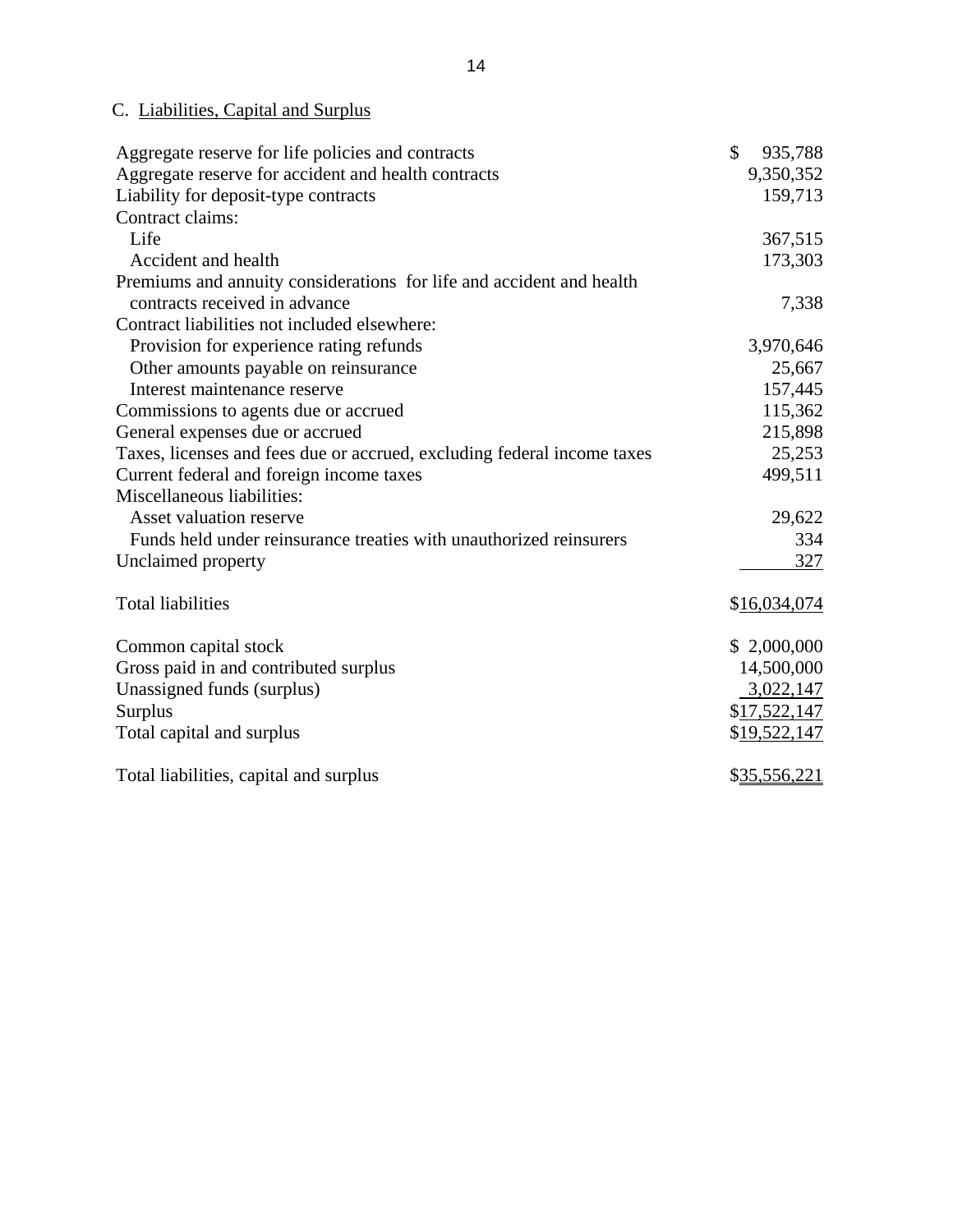### D. Condensed Summary of Operations

|                                                             | <u>2011</u>            | 2012                   | <u>2013</u>            |
|-------------------------------------------------------------|------------------------|------------------------|------------------------|
| Premiums and considerations<br>Investment income            | \$8,695,407<br>655,342 | \$8,170,046<br>670,721 | \$4,662,437<br>648,233 |
| Commissions and reserve adjustments<br>on reinsurance ceded | 51,925                 | 77,437                 | 77,177                 |
| Total income                                                | \$9,402,674            | \$8,918,204            | \$5,387,847            |
| Benefit payments                                            | \$4,013,980            | \$3,374,971            | \$3,568,645            |
| Increase in reserves                                        | 892,070                | 2,017,622              | (1,550,869)            |
| Commissions                                                 | 1,224,447              | 868,674                | 870,773                |
| General expenses and taxes                                  | 1,969,816              | 2,016,643              | 1,645,908              |
| <b>Total deductions</b>                                     | \$8,100,313            | \$8,277,910            | \$4,534,457            |
| Net gain (loss)                                             | \$1,302,361            | 640,294<br>\$          | 853,390<br>\$          |
| Federal and foreign income taxes incurred                   | 307,481                | 198,955                | 238,517                |
| Net gain (loss) from operations                             |                        |                        |                        |
| before net realized capital gains                           | \$994,880              | 441,339<br>\$          | \$<br>614,873          |
| Net realized capital gains (losses)                         | (1,329)                | (979)                  | (1,976)                |
| Net income                                                  | \$993,551              | 440,360<br>\$          | 612,897<br>\$          |

Premiums and considerations decreased by \$3,507,609, or 42.9% from 2012 to 2013. This decrease was primarily driven by changes related to contracts having Premium Stabilization Reserve ("PSR") clauses.

The increase in reserves increased by \$1,125,552, or 126.2% from 2011 to 2012. The increase was mainly due to life and disability benefits higher than expected claims experience. The decrease by \$3,568,491, or 176.9% from 2012 to 2013 was mainly due to life and disability benefits lower than expected claims experience. General expenses and taxes decreased by \$370,735 or 18.4% from 2012 to 2013. The decrease was primarily driven by fewer member months reducing the taxes, licenses and fees by \$269,241.

The net gain (loss) fluctuation during the examination period is due to the increase in aggregate reserves for life and accident and health contracts and an increase of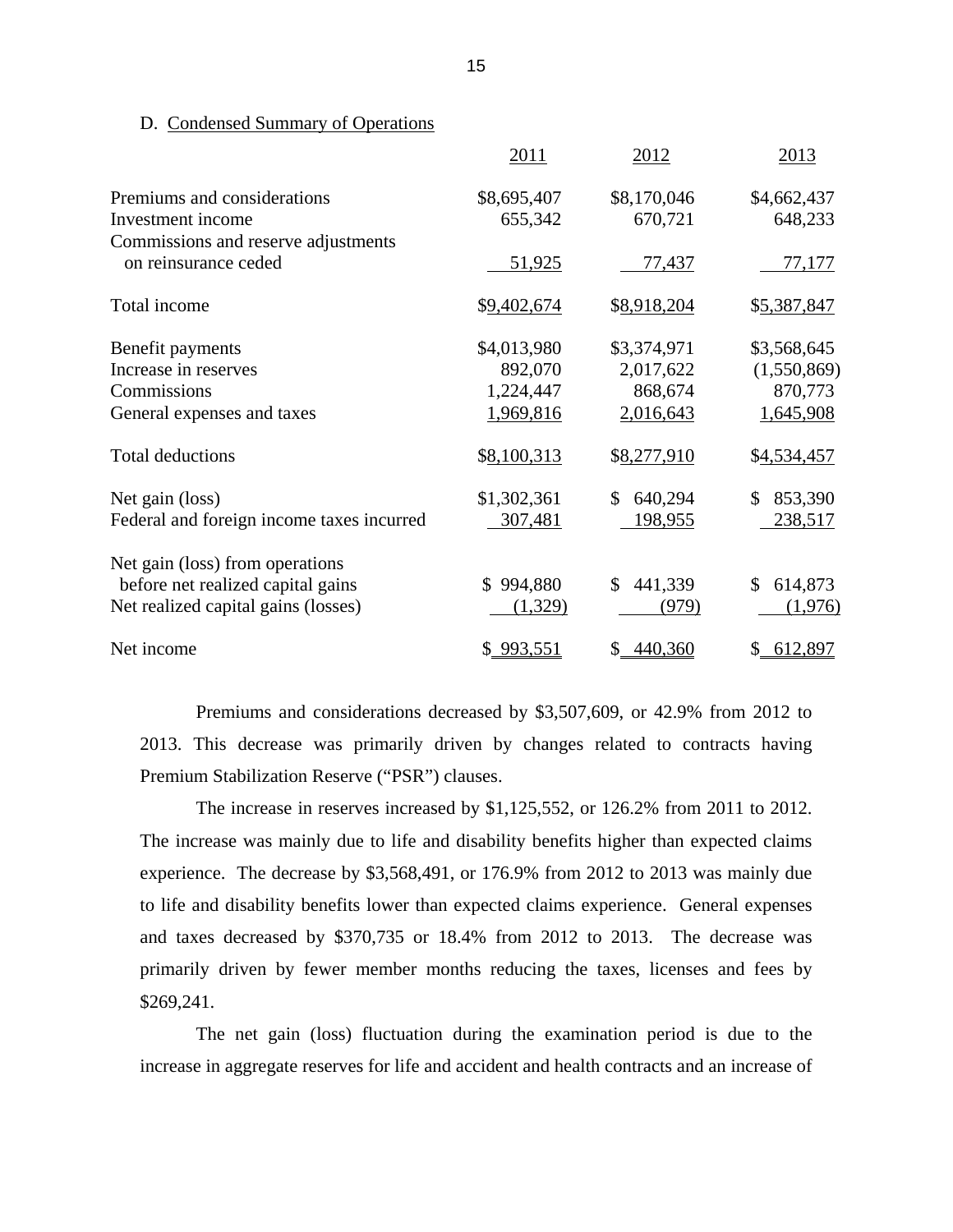disability benefits and benefits under accident and health contracts. These increases were partially offset by a decrease in death benefits.

| E. Capital and Surplus Account                 |                |                          |               |
|------------------------------------------------|----------------|--------------------------|---------------|
|                                                | 2011           | 2012                     | 2013          |
| Capital and surplus,                           |                |                          |               |
| December 31, prior year                        | \$17,323,789   | \$18,325,123             | \$18,960,031  |
| Net income                                     | \$<br>993,551  | $\mathcal{S}$<br>440,360 | 612,897<br>\$ |
| Change in net deferred income tax              | (111, 973)     | 73,423                   | (46,004)      |
| Change in non-admitted assets                  |                |                          |               |
| and related items                              | (23, 448)      | (24, 297)                | 4,826         |
| Change in liability for reinsurance in         |                |                          |               |
| unauthorized companies                         | 5,888          | $\Omega$                 | $\Omega$      |
| Change in asset valuation reserve              | (6,771)        | (7,881)                  | (9,603)       |
| Capital changes:                               |                |                          |               |
| Paid in                                        | (128, 699)     | $\mathbf{0}$             | $\theta$      |
| Prior period adjustment                        | 144,087        | 153,303                  | $\theta$      |
| Tax sharing agreement adjustment               | 128,699        | 0                        | $\theta$      |
| Net change in capital and surplus for the year | 1,001,334<br>S | \$<br>634,908            | \$<br>562,116 |
| Capital and surplus,                           |                |                          |               |
| December 31, current year                      | \$18,325,123   | \$18,960,031             | \$19,522,147  |

The decrease in 2011 to the net deferred tax asset was due to a decrease in Department Regulation No. 147 reserves which was partially offset by a decrease in statutory valuation allowance and deferred revenue and claims reserves. The increase in 2012 was due to a release of a 2011 statutory valuation allowance which was partially offset by continued decreases in Department Regulation No. 147 reserves. The decrease in 2013 was due to a decrease in the Department Regulation No. 147 reserve as well as claims reserves.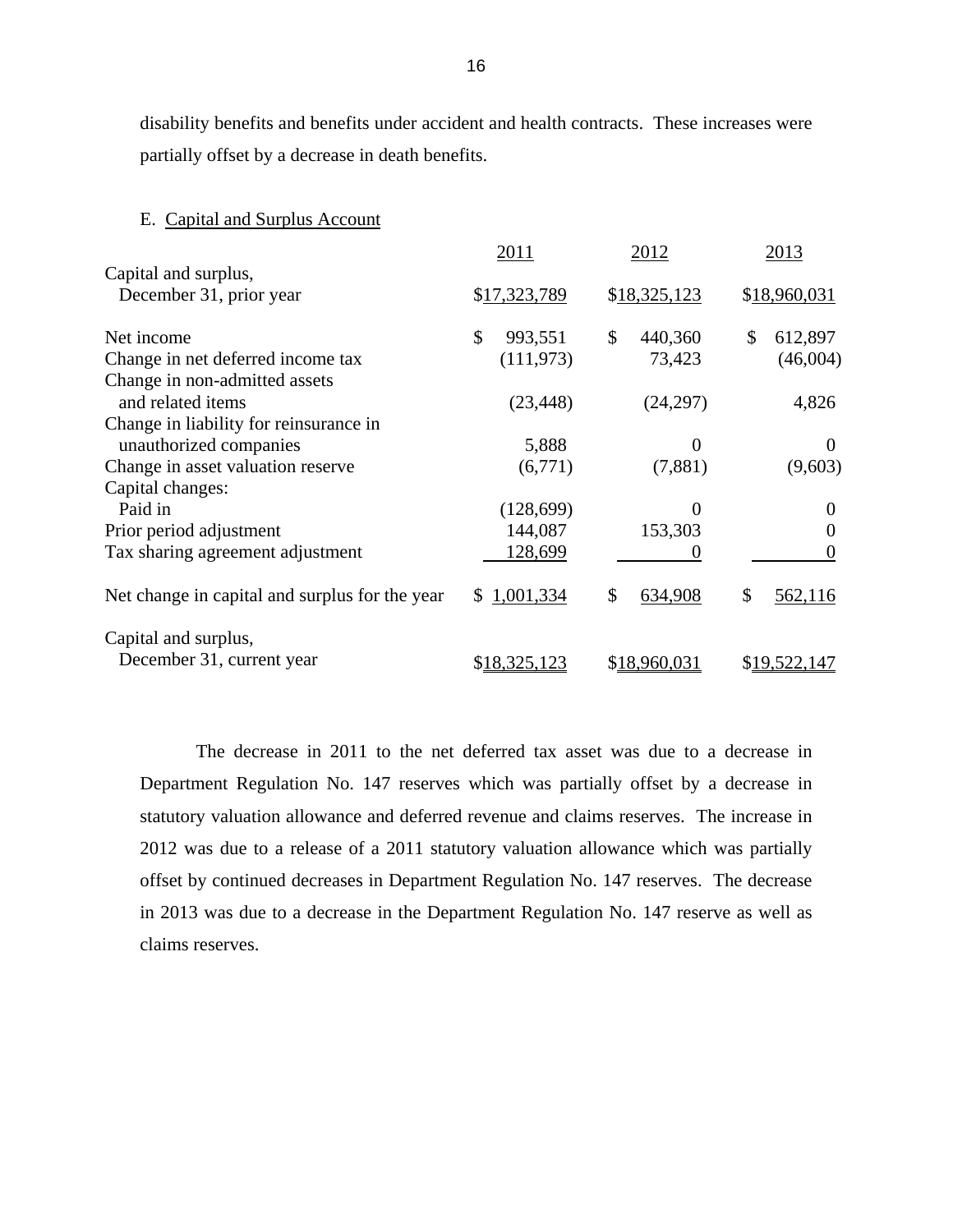<span id="page-19-0"></span>Following are the violation, recommendations and comment contained in the prior report on examination and the subsequent actions taken by the Company in response to each citation:

### Item Description

A The examiner recommends that in the future the Company obtain the Superintendent's prior approval for any surplus contributions involving five percent or more of the insurer's admitted assets at last year-end.

> The Company did not receive any surplus contributions during the examination period.

B The examiner recommends that in the future the Company submit its 4211 filings to the Department in a timely manner.

> The examination revealed that the Company submitted its 4211 filings in a timely manner.

 $\mathsf{C}$ The examiner recommends that the Company obtain an executed copy of the Lloyds of London reinsurance agreement and maintain it in its files.

> The examination revealed all reinsurance agreements were properly executed and maintained.

D The examiner recommends that the Company exercise greater care in the preparation of its filed annual statements.

> The examination revealed there were no issues with regards to the preparation of the Annual Statements for the period under review.

E The Company violated Section 325(a) of the New York Insurance Law by failing to keep and maintain the complete minutes of the board of directors and committees thereof for the years under examination, at its principal office in New York.

> The Company maintained the complete minutes of the board of directors and its committees thereof for the years under examination, at its principal office in New York.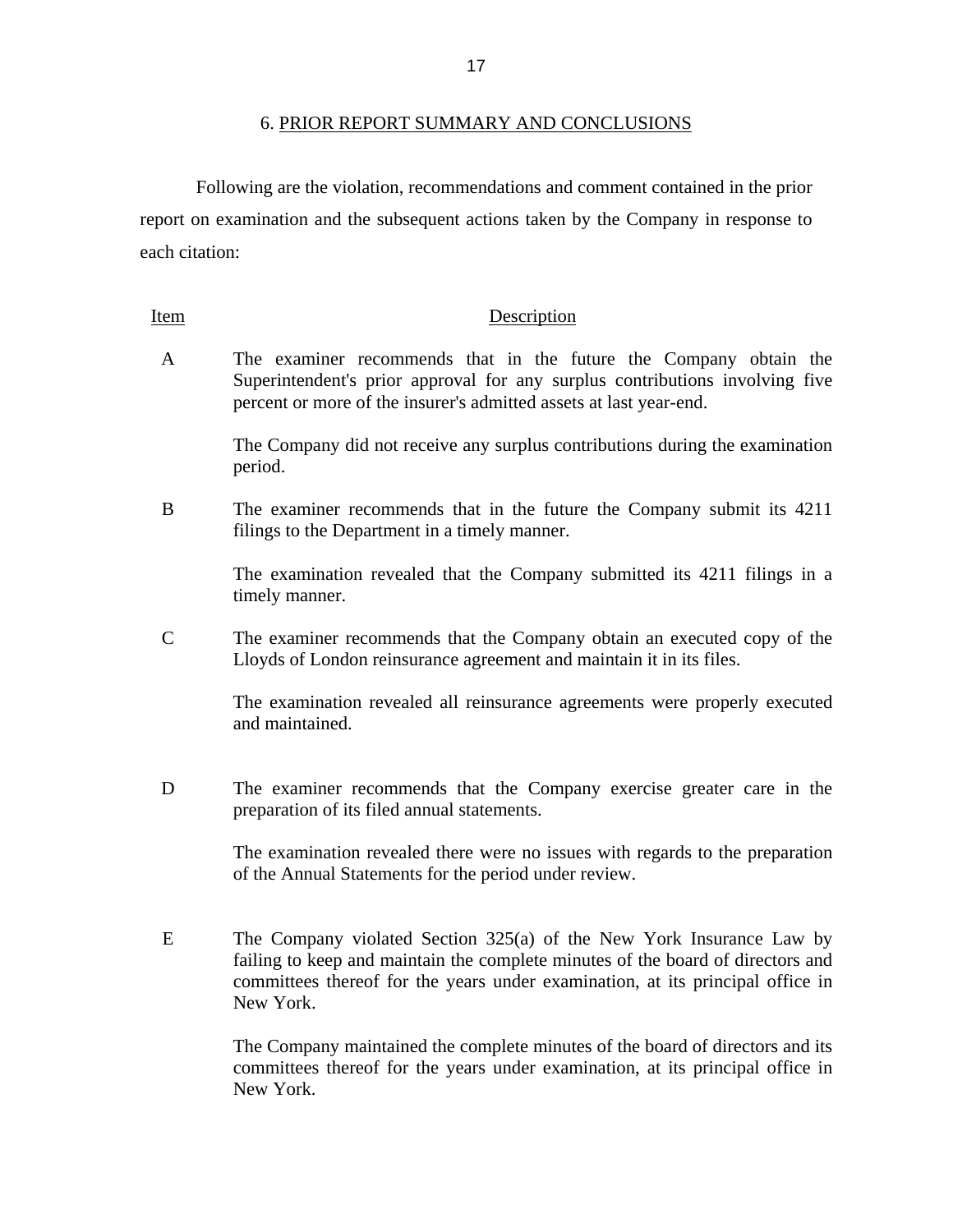# Item Description

F The Company was also not in compliance with its service agreement as it failed to maintain the backup of its books at its principal office in New York.

> The Company maintained the backup of its books of accounts in accordance with its service agreement, at its principal office in New York.

18